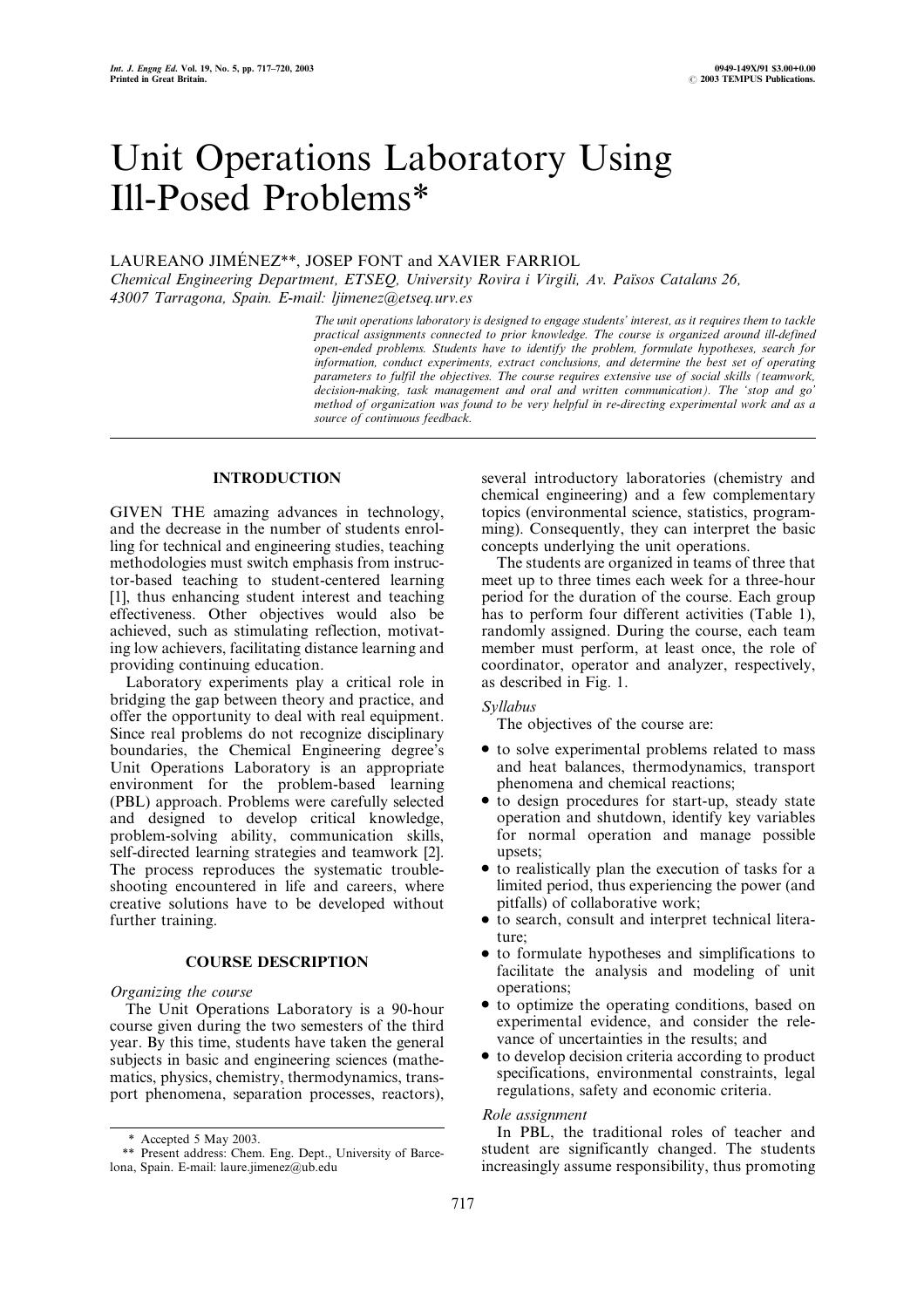Distillation. A client asks for the best economic conditions to operate a continuous distillation column. The column is fed with an ethanol-water mixture containing  $60\%$  wt of ethanol and a flowrate of up to  $25 L \cdot h^{-1}$ . The product composition must achieve 90% of the azeotrope composition. The reboiler and pre-heater duty are 2 and 0.3 kW, respectively. The fed costs about  $0.5 \text{ s} \cdot \text{L}^{-1}$  whereas the product is sold at  $2 \text{ s} \cdot \text{L}^{-1}$ . The power cost is  $0.1 \text{ s} \cdot \text{kw}^{-1} \cdot \text{h}^{-1}$ .

Absorption. A customer needs to decrease the ammoniac content from 15% v/v to up to 1%. An absorption tower is available, where the ammoniac could be absorbed with water, with a limited availability. The gas feed flowrate is  $3.2 \text{ m}^3 \cdot \text{h}^{-1}$ .

Liquid-Liquid Extraction. An industrial company wants  $5L \cdot \hat{h}^{-1}$  of a binary mixture (45:55 w/w) containing methylisobutylketone (MIBK) and acetic acid (HAc) purified. The recovered MIBK must retain a maximum of 2% HAc. Liquidliquid extraction using water and distillation have to be compared.

Sewage treatment plant. The mayor of a Mediterranean city (100,000 population) is aware that the urban sewage is more refractory to being biologically treated than expected. Re-engineering of the current plant is needed, so the mayor asks for a preliminary scale-up from the pilot plant data  $(2L \cdot h^{-1})$ .

Denitrification plant. A farmer has implemented a sophisticated hydroponics system, but the resulting water does not meet the environmental law concerning nitrogen content. Biological denitrification is proposed as a treatment.<br>Experimental data can be retrieved from  $0.1 \, \text{L} \cdot \text{h}^{-1}$  laboratory equipment. Scale-up must be done to treat  $5 \text{ m}^3 \cdot \text{day}^-$ .

a sense of empowerment and enhancing motivation. In turn, the role of faculty staff is to guide the students in order to prevent misconceptions, rather than to transmit formal knowledge to passive students. In the laboratory, students freely operate the equipment without interference from the instructors unless potential safety risks are detected or the teams reach a stalemate. As the course advances, Socratic questions are posed to enhance critical thinking.

#### Laboratory procedure

The course consists of a six-step procedure that must be satisfactorily completed:

- . Experiment preparation and preliminary report tutoring. The team is responsible for collecting background information and becoming familiar with the experimental apparatus. Team members must define start-up, steady-state operation and shut-down protocols.
- . Two sessions of experimental work. Students select the variables to be tested, the samples to be withdrawn and the analytical techniques to be used, with an emphasis on time management.
- . Progress report and new planning tutoring. The report contains the data and a comparison of the results with model predictions, and checks that the objectives are fulfilled.
- . Additional two sessions of experimental work. Frequently, intermediate results necessitate changes in the planning.
- . Final report. Teams process the data (mass and energy balance, confidence of the results) and draw conclusions.
- Oral presentation. This is followed by a question-and-answer session.

#### Course evaluation

The evaluation is mainly based on the oral presentation. The evaluation exhibits a good balance between individual (45%) and group marks (55%). It should be noted that the pre-

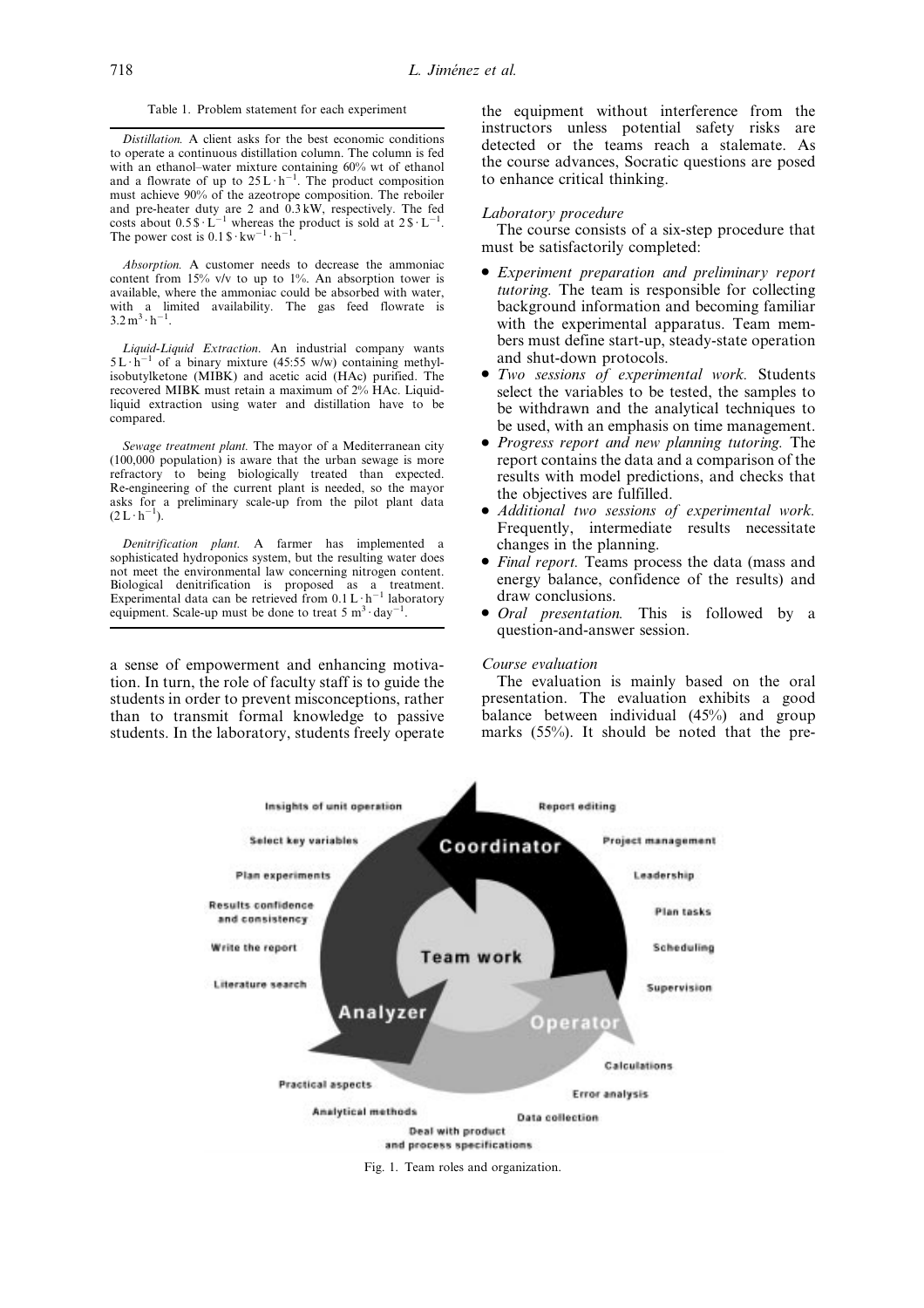laboratory and intermediate reports are a crucial part of the learning procedure, and are used to collect information about course dynamics and feedback. Each objective is secured in a closedloop strategy, whereby the results of the tutoring are used at the end of each experiment. Hence, the examination encourages students to learn from their own mistakes.

# LABORATORY EXPERIMENTS

#### Course development

Nine assignments are offered (partially described in Table 1), all of which are related to different unit operations. Students are provided with a simple scheme of the equipment and a brief description of the main elements. All the problems are depicted as potential real-life cases that are not necessarily limited to the chemical processing industry, promoting closely connected areas that highlight the multidisciplinary nature of chemical engineering.

In the laboratory, we try to ensure that the students face situations with the laboratory equipment and follow clear objectives, but without detailed step-by-step guidelines [3–4]. This requires them to understand the principles of unit operations, since mathematical models are not always useful for a rapid qualitative interpretation of how each variable influences the unit performance.

When problems are assigned, the students often express shock and dismay (`I cannot believe it! He has just given a few lines that are supposed to state a problem!'). Some students try to reach the solution through the application of traditional models, but they soon become aware that working as individuals is not the correct way to fulfil the activity objectives and that teamwork is required.

The beginning of the course is a very intense time. Students often miss the point and can become discouraged if instructors do not assess them. The preliminary reports can be especially frustrating, as it is then that they realize that the message seems to be: 'we will set these variables, we will analyze these streams, we will measure these data and, if this does not work, we will start again'. First, the students must overcome the misconception that a unique solution and approach exists for each problem. The second belief that has to be challenged is that teachers and textbooks are the only authority for gaining knowledge. In addition, students have to realize that the interdependence of several areas requires them to consider different criteria. When students discover that they are able to connect disparate elements into a whole, their problem-solving skills are developed exponentially and students gain in confidence. Students also frequently pursue assumptions that need to be challenged, such as `the equipment is not working properly' or `we are obviously proceeding in the wrong way' or even `we are doing our best but something is still

wrong'. Instructors need to explain that the real world does not always work like that and that discrepancies or unexpected results are one of the necessary clues to identifying and correcting errors. Some examples are given in the following.

#### Which substance elutes first?

Students know that the gas chromatography column is filled with a non-polar component. We provide them with the calibration curve, but they have to infer the elution order for the components from their physical properties.

#### VLE: assumptions and validity

In distillation, the feed stage is usually assessed by experiment. According to the vapor-liquid equilibrium of the mixture, the feed stage must be fixed to the lower column inlet, independently of the objectives. This case stresses the importance of preliminary work, as this can save valuable experiment time.

As we do not provide the theoretical number of stages, the first experiment is performed at total reflux to estimate this value. Students can check efficiency results by comparing with typical ranges. Most students assume that the McCabe-Thiele assumptions are fulfilled and perform the necessary calculations, but just a few of them check this first.

Students often operate with a number of preconceptions. For instance, the reboiler power supplied is seldom set in the distillation design. On the contrary, it is usually calculated according to the reflux ratio necessary to achieve a certain goal. It is interesting to note that the thing that most concerns the students is the fact that the reboiler power is set in build-up distillation units and, consequently, the feed flowrate and the feasible reflux ratio are limited within a certain range.

#### Conflicting absorption effects

In the ammonia absorption tower, a paraboliclike temperature profile is experimentally found. This is because the top section is controlled by chemical absorption (exothermic), while the air humidification (endothermic) prevails at the bottom. To help low achievers and to check for misconceptions, the following question is put to the students: how does the profile change if the ambient air is affected by a rainy day?

#### Transport properties matter

Students can easily perform the graphical procedure to calculate the minimum entrainer required in an extraction unit, but they have problems detecting the utility of the air pulse, because the density and solubility differences seem to be high enough. Students discover, by experiment, that, without the air pulse, separation is not achieved. In this way, the tendency to avoid the use of transport properties in design is overcome. In particular, the importance of viscosity and surface tension to the extraction process is reinforced.